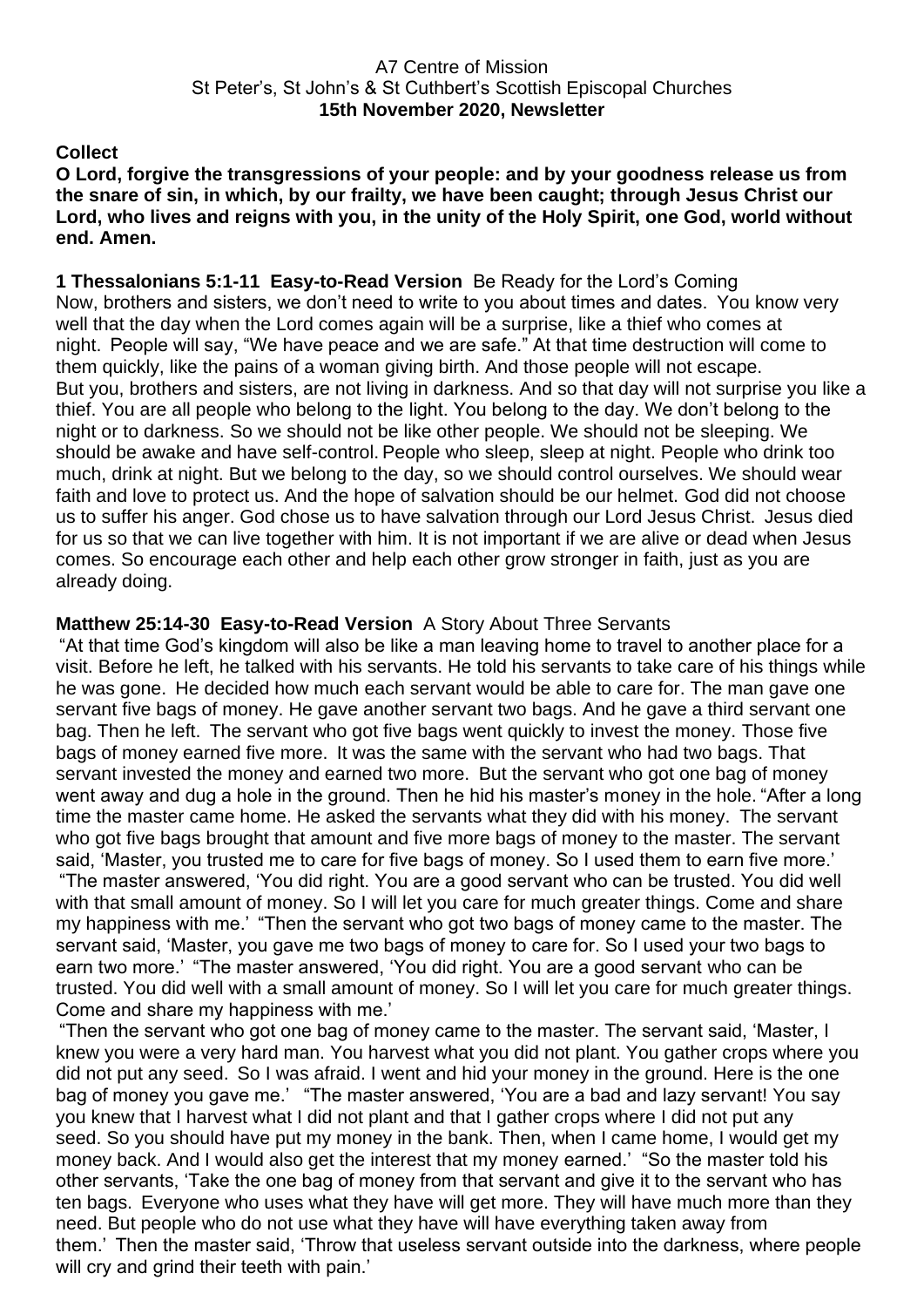### **Karen's reflection for 15th November 2020**

I used to be a chemist in a lab and worked with a chap called Alan. He had great knowledge about how to operate and maintain one of the instruments we had. It was very expensive equipment and could analyse very low levels of metals in samples that other instruments couldn't.

Alan didn't train anybody else to use this instrument except one other person who was only allowed to use it when Alan was on leave. One week, when Alan was off, my other colleague had to go out of the lab to do some field work. An important client wanted some analysis doing that could only be done on this one instrument. The call came through and we had to say that it couldn't be done until the next week. I was called through to the office to explain to the boss why we had refused to do the work. I explained that there was nobody trained to do it.

As you can image the boss wasn't very happy with this and, like the third servant in the parable who was given the chance to shine but buried his talents, Alan failed to do his job. It wasn't long before Alan was removed from the post. This was the price he paid for neglecting his work and abusing his power.

This parable Is about using all that God has given us and about God returning to see what his people have done with these gifts. The staff were given bags of money and these were by no means small amounts of money. They receive an amount according to their ability and the master goes away leaving them in charge. On his return, two of the staff have done their best and one hasn't done anything with his gifts.

Being given such gifts carries responsibilities and is a privilege. Each of us has been given gifts and it is our task to find out what they are and how we should use them. Sometimes this may be easy, you may have an obvious talent for music, for listening, for cooking. Sometimes it may be difficult to discover what we are being called to do. Sometimes we may be clear about our particular gifts but we might not have the opportunity to use them.

However, each of us can use our primary gifts of living as wise, loving human beings, celebrating God's love, forgiving, praying, seeking justice, acting with courage and common sense, being caring and waiting patiently for God's will to be done.

God has given gifts to each of us from his great variety of spiritual gifts. Manage them well so that God's generosity can flow through you. Amen.



### **Intercessions for 15th November 2020**

Loving God, we offer our prayers now for all people and their situations; for lives that are going through upheaval or distress; for circumstances which only you can change. **Lord in your mercy: Hear our prayer.**

We pray for the Church throughout the world, remembering those Christians in countries where their beliefs make them vulnerable and in danger. Uphold and strengthen all who are persecuted for their faith. We pray for hostages and their families and loved ones from whom they are separated. We give thanks for this church and the A7 Centre of Mission. May we point the way to God's Kingdom in our community and welcome all who are seeking through our doors. **Lord in your mercy: Hear our prayer.**

Creator God, we pray for peace in the world, for understanding between nations, religions and factions and for an end to old scores which remain unsettled. We pray for the peoples of the Middle East and for Christian, Muslim and Jew, that they may live alongside one another in mutual respect and harmony. We pray too for fair shares and fair trade and that the talents of the workers of the world are fairly rewarded.

**Lord in your mercy: Hear our prayer.**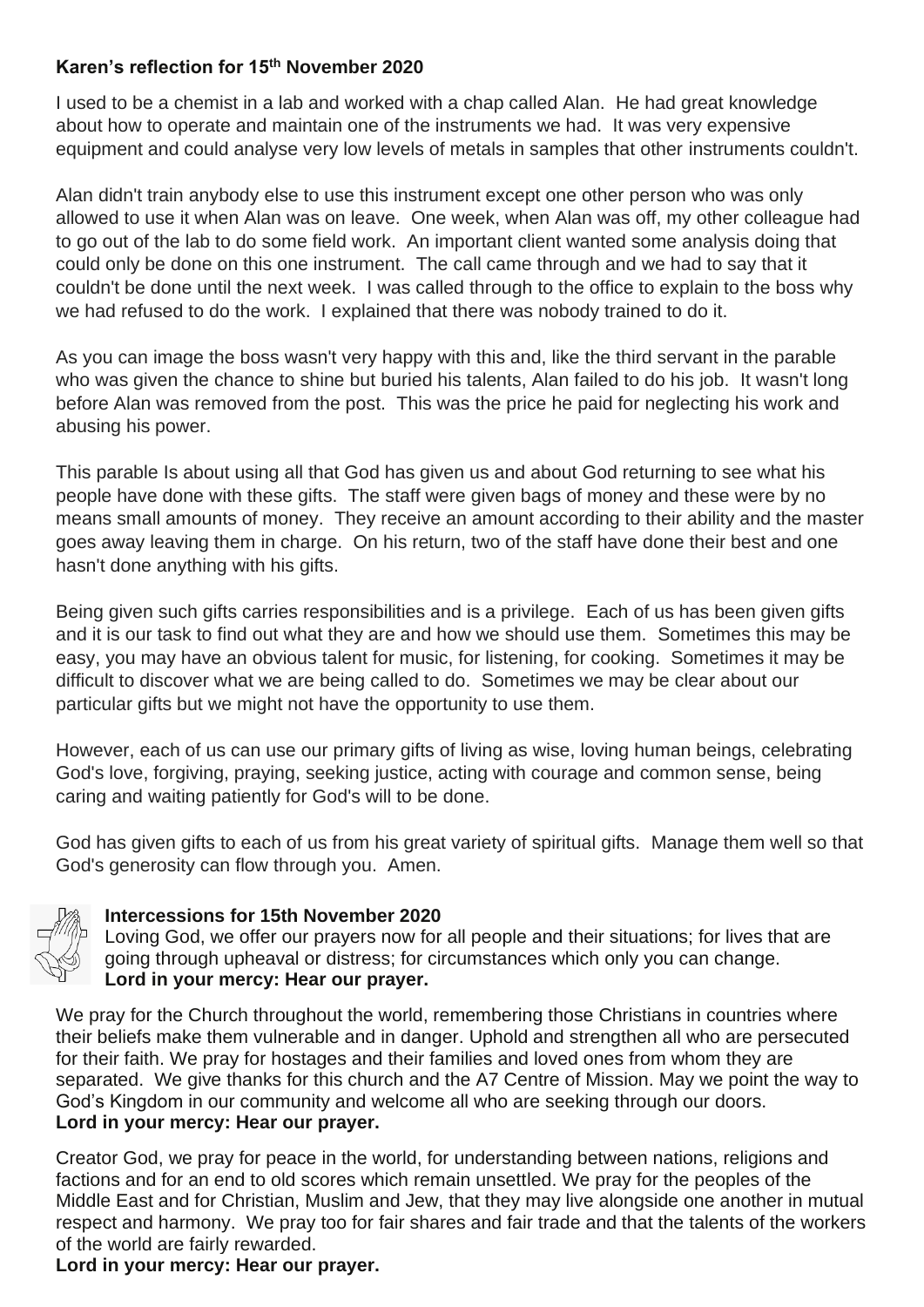Heavenly Father, we pray for the United States of America and we ask that you would give the New President-Elect wisdom beyond his own understanding and the courage to choose the right path no matter how narrow the gate especially at this difficult time of the ongoing Pandemic. **Lord in your mercy: Hear our prayer.**

Father God, we thank you for the gifts, talents and abilities you have given each of us praying that a deeper understanding of how those talents can be used and shared within our churches and the community. Set us free from the fear that makes us inward looking. Give us a renewed generosity with our time, our talents and our treasure. Give us a renewed concern for those who are struggling in our congregations and our communities. Give us a renewed vision of what it is for us to be your church, in this place, at this time.

## **Lord in your mercy: Hear our prayer.**

Forgiving God, send your healing forgiveness to all who are suffering feelings of guilt, shame or regret. Help to mend broken relationships. Be with all who feel that, through advancing years or failing health, they cannot enjoy life as it used to be. May those who are learning to live a new pattern of life feel that you are walking beside them. We especially pray for the sick and suffering and give you thanks for those who are on the road to recovery. We pray for those in Care Homes and their loved ones who feel cut off from each other while visiting is not allowed at this time. **Lord in your mercy: Hear our prayer.**

Merciful God, we remember those who have died and for those who are bereaved. May the light of Christ which eternally shines bring hope to their dark places. We especially pray for those whose anniversary falls at this time.

Gracious God, forgive us when we only turn to you when things trouble us and when we forget to thank you for your blessings and bounty. Help us to recognise all the wonderful things in your world for which we should be grateful and send us out into the coming week ready to show our gratitude in all that we do and say.

Merciful Father: **Accept these prayers for the sake of your Son our Saviour Jesus Christ. Amen**



As part of the ongoing response to the Coronavirus pandemic the Scottish Episcopal Church (SEC) will be broadcasting video coverage of Eucharistic services via its website, social media channels and YouTube channel. The web page is located at [www.scotland.anglican.org/broadcast-sunday-worship](http://www.scotland.anglican.org/broadcast-sunday-worship) For those who are not online the Archbishop of Canterbury has set up a Freephone Daily Hope service of

DailyHOPE hymns, prayers and readings. It is available 24 hours a day on 0800 8048044

TV and Radio Sunday Worship: BBC RADIO SCOTLAND – 7.30am Acts of Worship BBC RADIO 4 - 08:10am Morning Worship BBC 1 TV –1.15pm Songs of Praise BBC Radio 4 Longwave – 9.45am Morning Service (Mon-Fri)

Join Pip this week at Holy Trinity at<https://www.holytrinitymelrose.org/> and click on the link - Holy Trinity YouTube channel. 11.00am<https://www.youtube.com/channel/UCJkxEgnglnze4SeN4I54Ecw>

St John's Selkirk now has their weekly Sunday services on their YouTube channel, with several (different) familiar voices each week, music, inspirational quotes and images

at https://www.youtube.com/channel/UC9ITNAH6VHZkqM0NiH6Vt9w available from 10am each Sunday morning..



11am to 11:30 every Wednesday morning.

<https://us02web.zoom.us/j/87979280424?pwd=UEJzRXk0UFpVcnJuaUVZTzJvaE92UT09> Meeting ID: 879 7928 0424 Password: 023545 Host: Tim Hatton



Bible Studies hosted on Zoom - all are welcome. Wednesday 7:30pm & Thursday 10:30am hosted by John Marsden Follow this link <https://zoom.us/j/7538094986?pwd=Q0x4YVk2b3Y5eEt0VkoxS0ZWVWxGUT09>

or use this information to open a Zoom meeting: Meeting ID: 753 809 4986 Password: 751474



Home Communion is only available to those people can't come out or get to church for self-isolation reasons. Please book through Sheena then Simon will Contact to arrange a time.

Reserved Sacrament is still suspended until further notice due to corona virus restrictions.



Please note there will be no Thursday Communion service in St Peter's church on 19<sup>th</sup> November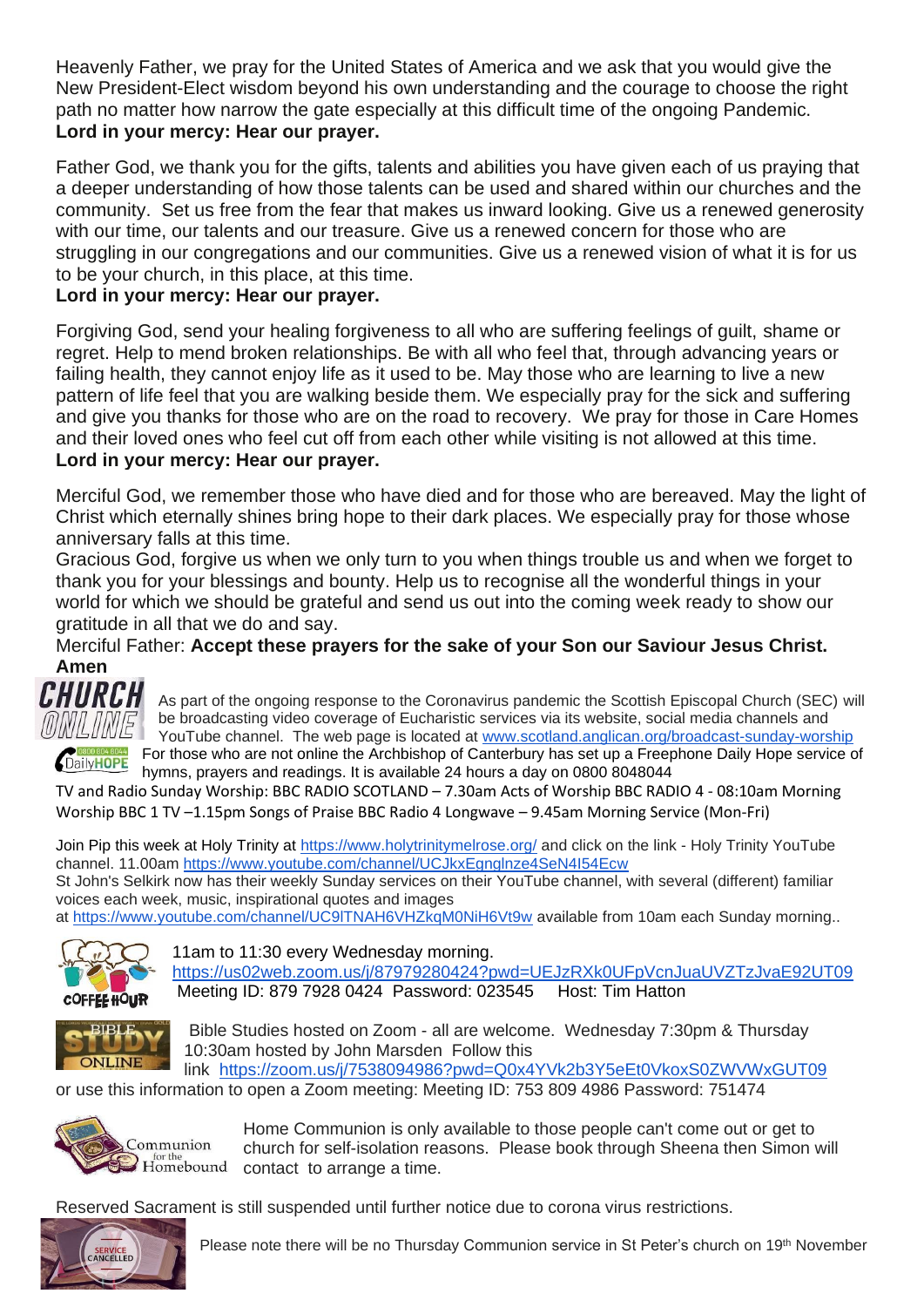# **IF YOU NEED SUPPORT**

**Priest in charge of St Peter's, St John's & St Cuthbert's Rev Simon Cake 07710523856 [cakekands@btinternet.com](mailto:cakekands@btinternet.com)**

**St Peter's pastoral support contact Monica Reynolds 01896 757114 [monica@tempelstowe.com](mailto:monica@tempelstowe.com)**

**St Peter's prayer support Muriel Lounsbach 01896 831418** 

**gordon.lounsbach@btinternet.com**

**Tim Hatton (A7 Church Army) 07784872307 [tim.w.hatton@gmail.com](mailto:tim.w.hutton@gmail.com) St Cuthbert's pastoral and prayer contact Sue Crozier 01450 376499 [susancrozier17@yahoo.co.uk](mailto:susancrozier17@yahoo.co.uk)**

**St John's pastoral and prayer contact Margaret Moyes [mmoyes2@gmail.com](mailto:mmoyes2@gmail.com)**



### **Opening for communal worship from September[.](https://l.facebook.com/l.php?u=https%3A%2F%2Fwww.strava.com%2Factivities%2F4115144364%3Ffbclid%3DIwAR2dp0V7bZw56KZNe7vvvP6qvLImkA5BNccKKFT60WPFMxOmexhBDMqE1hk&h=AT06T4e_7h6ZApB1oGWjk7pLBQ-K3FrXkDzPu-3dIUW9Yq2uWgVHvA1iH9D2G0qHAEzsVf6iZSPLYjt6IIPAEnVxcjXeHb_PKNtCimTKWYec9eSyBG-fhPgCt_GQiLPKta1r&__tn__=H-R&c%5b0%5d=AT0geC5tx4HBtnuUp3gCeEzYdFpe7hKghWt3IPt71OMD54KpTLRZ2BoA0MuMeWwHlfudxO2cBtPJ9so98nMDTcbxTJGAgh-8HbIfpS2DmXnwskBFa3Rkq0KNMefG4EVpFLNqSFOwfcU5q9TBFeRBz7HaUNslyrmv_jq4-z_aqyrBursxAXDT8wGoXyLBHCyTB8npD5HEm393dr1yc9xU8_Tzaw)**

St John's still has no date for getting back to using the church.

St Peter's 10.30am services on 1<sup>st</sup> and 4<sup>th</sup> Sundays will be Communion with Simon or other clergy.  $2^{nd}$  &  $3^{rd}$  Sundays will be Service of the Word. Thursday mornings will be a Said Communion service.

St Cuthbert's 10.30am services on 2<sup>nd</sup> & 3<sup>rd</sup> Sundays will be Communion, 1<sup>st</sup> & 4<sup>th</sup> Sundays Service of the Word. Wednesdays at 11.00am will be Said Holy Communion. Please remember to bring a face covering to wear unless you have health issues and the service booklet and newsletter which contains the readings etc for the week.

#### **WHEN YOU ARRIVE FOR THE SERVICE AT EITHER ST CUTHBERT'S OR ST PETER'S PLEASE BE READY TO FILL IN THE FORM FOR GOVERNMENT TRACK AND PROTECT. YOU NO LONGER NEED TO LET SHEENA KNOW IF YOU ARE PLANNING TO ATTEND**

### **Spiritual Communion**

Here is a prayer that can be used at 10.30 on Sundays when Simon will be celebrating the Eucharist

For an Act of spiritual Communion, the following prayer - My Jesus,

I believe that you are present in the most Holy Sacrament.

I love you above all things, and I desire to receive you into my soul.

Since I cannot at this moment receive you sacramentally, come at least spiritually into my heart.

I embrace you as if you were already there and unite myself wholly to you. Never permit me to be separated from you. Amen.



**Open Invitation from the Church of Scotland** This year's Denis Duncan Lecture is on the evening of Monday 16th November, from 7pm – 9pm. This free event is online and the speaker will be Ruth Harvey, Leader of the Iona Community. The title for the lecture is "Where healing and reconciliation meet". You will also hear from Gillian Straine, Director of the Guild of Health & St. Raphael, as she shares about their new initiative "Healthy Healing Hubs". The

Moderator of the General Assembly of the Church of Scotland, Martin Fair, will form part of the panel to answer any questions following the lecture. More info and a registration form can be found on:<https://denis-duncan-lecture-2020.eventbrite.co.uk/>

# **Galashiels Fellowship of Churches**



Meeting 2.0 pm Nov 24th 2020, by Zoom courtesy of John Marsden https://zoom.us/j/7538094986?

pwd=Q0x4YVk2b3Y5eEt0VkoxS0ZWVWxGUT09

If you have any technical concerns about using Zoom don't hesitate to phone John on 0753 809 4986.

He is happy to help. Zoom details: Meeting ID: 753 809 4986 Password: 751474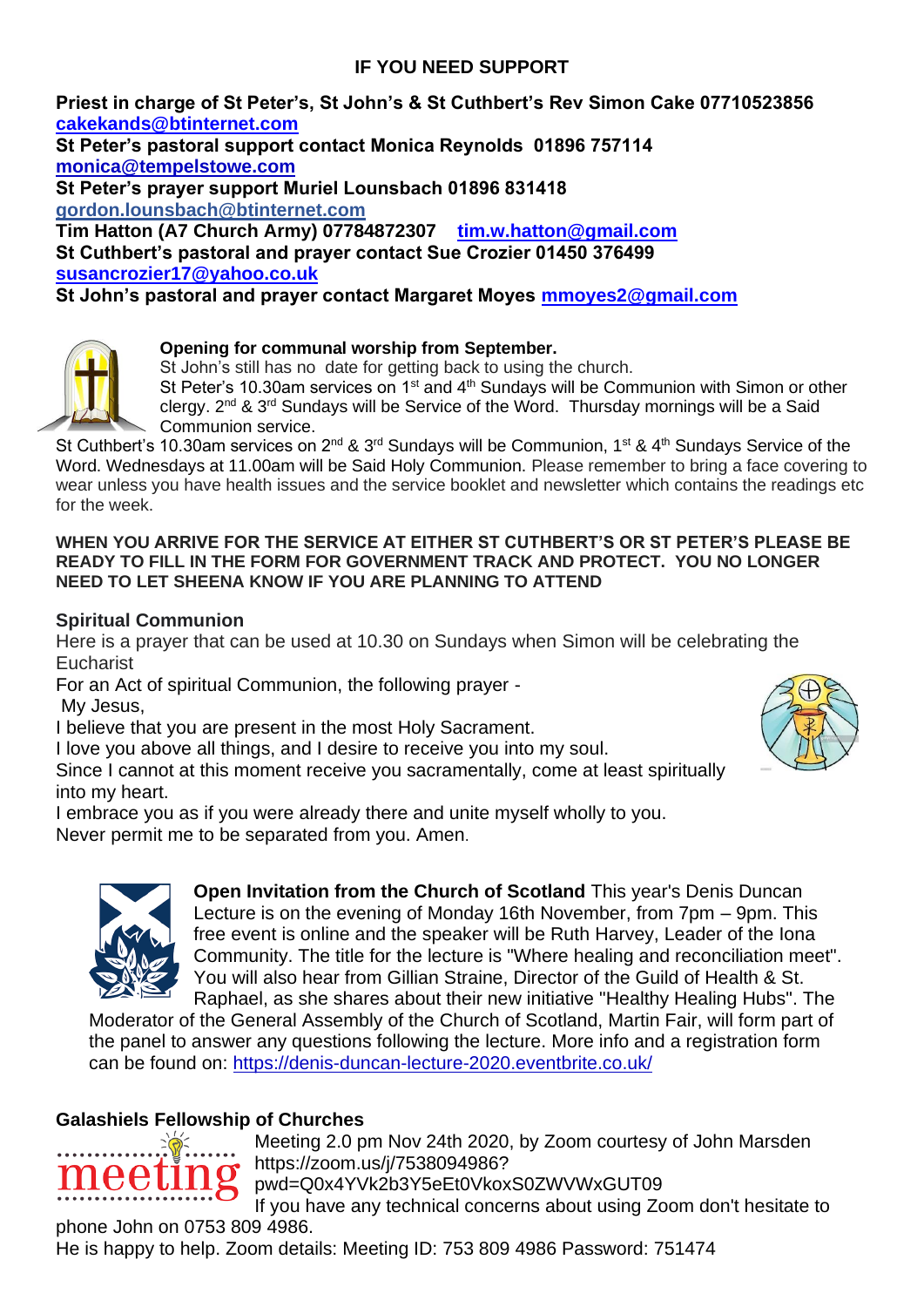

This year the First Sunday of Advent fall on a 5<sup>th</sup> Sunday, 29<sup>th</sup> November and will be held live from St Cuthbert's.

5 members from each congregation of St John's and St Peter's can be there in person too.

If you wish to attend it will be on a first come first served basis and you need to book with Sheena 01896 751694. Everyone else can attend via Zoom.

Timothy Hatton is inviting you to a scheduled Zoom meeting. Topic: A7 Joint Service: Advent Sunday, 2020 (10:30 actual start) Time: Nov 29, 2020 10:00 AM London Join Zoom Meeting Meeting ID: 815 5324 6006 Passcode: 765109 https:/[/us02web.zoom.us/j/81553246006?](http://us02web.zoom.us/j/81553246006)pwd=ZmgrLzJ2Z0VXRDYwQlRXZHJtekg1dz09



I don't know about you but I am fed up with answering my phone to find the recorded message purporting to come from Amazon regarding Prime membership. I get about three of these calls every day. It must be working for them to keep doing it. HANG UP do NOT press 1. All they want is your bank details so that they can steal your money.



Currently there is a doorstep scam where members of the public are being offered COVID-19 tests. Again, these people are wanting your bank details as they are charging for the test they are offering you

If someone knocks on your door offering a COVID-19 test, please alert the police.





Stay home and stay safe. Remember those who have no home as the winter comes.